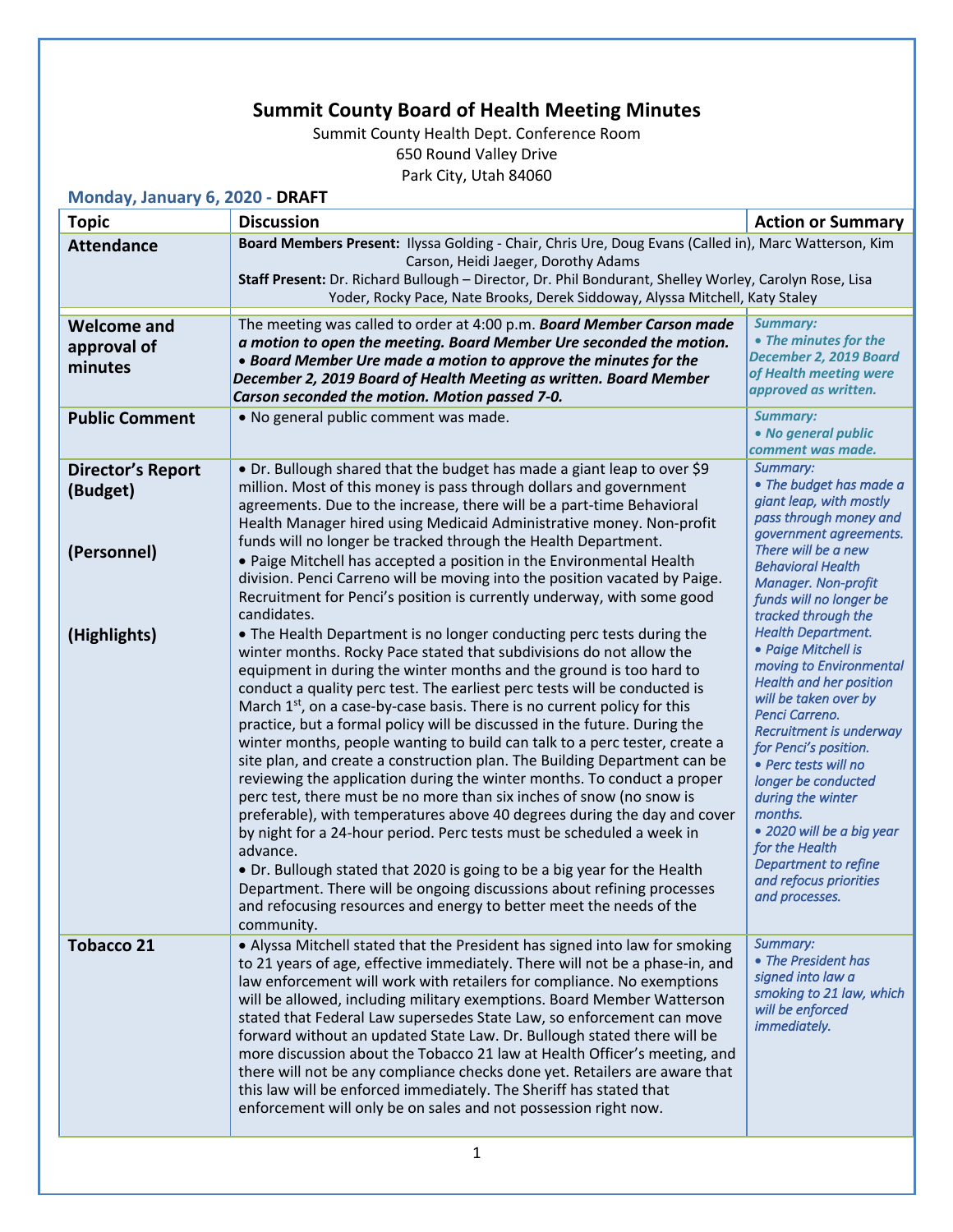| <b>Topic</b>                                                          | <b>Discussion</b>                                                                                                                                                                                                                                                                                                                                                                                                                                                                                                                                                                                                                                                                                                                                                                                                                                                                                                                                                                                                                                                                         | <b>Action or Summary</b>                                                                                                                                                                                                                                                                                                                                                                                                                                                                |
|-----------------------------------------------------------------------|-------------------------------------------------------------------------------------------------------------------------------------------------------------------------------------------------------------------------------------------------------------------------------------------------------------------------------------------------------------------------------------------------------------------------------------------------------------------------------------------------------------------------------------------------------------------------------------------------------------------------------------------------------------------------------------------------------------------------------------------------------------------------------------------------------------------------------------------------------------------------------------------------------------------------------------------------------------------------------------------------------------------------------------------------------------------------------------------|-----------------------------------------------------------------------------------------------------------------------------------------------------------------------------------------------------------------------------------------------------------------------------------------------------------------------------------------------------------------------------------------------------------------------------------------------------------------------------------------|
| <b>Tobacco Resolution</b>                                             | • The Board of Health's tobacco resolution was discussed, with changes<br>suggested. Board Member Watterson stated that the Utah Department of<br>Health has proposed administrative rules for tobacco legislation and they<br>are going through the public comment process right now. It would be<br>beneficial to submit Summit County's proposed resolution as public<br>comment to the Utah Department of Health to show that Summit County<br>Board of Health supports the State's efforts. The public hearing for the<br>Utah Department of Health is January 22, 2019.<br>• Shelley and Alyssa will draft language from the resolution related to the<br>proposed rule to send for public comment along with the full resolution.<br>• Board Member Carson made a motion to adopt the tobacco resolution<br>with the changes discussed and submit the full resolution along with a<br>synopsis related to the State's proposed rule for public comment with<br>approval from Board Member Watterson and Chair Golding. Board<br>Member Ure seconded the motion. Motion passed 7-0. | Summary:<br>• The Board of Health's<br>tobacco resolution was<br>discussed, with changes<br>proposed.<br>• The Utah Department<br>of Health has proposed<br>administrative rules for<br>tobacco legislation. The<br><b>Summit County Board of</b><br>Health supports the<br>State's efforts.<br>• A motion passed to<br>adopt the tobacco<br>resolution with the<br>changes discussed and<br>submit the resolution to<br>the Utah Department of<br><b>Health for public</b><br>comment. |
| <b>Community</b><br><b>Assessment</b>                                 | • Derek Siddoway stated that the Staff assessment for the Community<br>Health Assessment has been completed and a link will be sent out<br>tomorrow. The Board can send any edits to Derek.<br>• Changes to the Community Health Assessment will be discussed at the<br>next meeting.                                                                                                                                                                                                                                                                                                                                                                                                                                                                                                                                                                                                                                                                                                                                                                                                     | Summary:<br>• The Community Health<br>Assessment changes will<br>be discussed at the next<br>meeting. Look for emails<br>about the retreat.                                                                                                                                                                                                                                                                                                                                             |
| <b>Influenza Update</b>                                               | • Carolyn Rose shared an influenza update. Only hospitalized cases are<br>tracked. Rapid tests are not tracked. There have been 85 positive lab<br>results for influenza (44 type B and 41 type A). There have been 13 people<br>hospitalized, mostly type A and over the age of 65. Some of the people<br>who have the flu have had the flu shot. People have less immunity to type<br>B, with more type B cases being seen early in the flu season. People can<br>receive the flu shot after having the flu. Nationwide there have been 27<br>pediatric deaths and an estimated 2900 additional deaths from the flu.<br>Testing is aggressive and many people choose not to be tested.                                                                                                                                                                                                                                                                                                                                                                                                  | Summary:<br>• An influenza update<br>was shared.                                                                                                                                                                                                                                                                                                                                                                                                                                        |
| <b>UALBOH Update</b><br>and Board<br><b>Comments</b>                  | • Board Member Watterson shared that the Legislative session is set to<br>start in three weeks. UALBOH has a working committee to reach out with<br>alerts if action is needed on any bill. The Board should watch their emails<br>for any alerts. There will also be online tracking of the bills.<br>• Board Member Adams stated SB29 is a bill that proposes create funding<br>for medical waste disposal bins to make pills non-retrievable. The liquid<br>waste that is used is against Federal rules, but this bill is trying to allow the<br>liquid. The Federal DEA (Drug Enforcement Agency) does not support this<br>bill.<br>• Dr. Bullough stated that governance is on January 28 <sup>th</sup> .<br>. Board Member Carson shared there is a reception with the local<br>legislators at the Ledges Event Center tomorrow January 7 <sup>th,</sup> 5 to 7pm. All<br>are welcome to attend.<br>. During the next two months, there will be a standing agenda item for<br>Legislative issues.                                                                                   | Summary:<br>• UALBOH has a<br>committee to reach out<br>with alerts for any bills<br>that need action. Watch<br>email.<br>· SB29 was discussed as<br>a bill to watch.<br>• Governance is January<br>$28th$ .<br>• There is a reception<br>January 7 <sup>th</sup> with the local<br>Legislators.<br>• Legislative issues will<br>be on the agenda for the<br>next 2 months.                                                                                                             |
| ***                                                                   | <b>PUBLIC HEARING</b>                                                                                                                                                                                                                                                                                                                                                                                                                                                                                                                                                                                                                                                                                                                                                                                                                                                                                                                                                                                                                                                                     |                                                                                                                                                                                                                                                                                                                                                                                                                                                                                         |
| <b>Source Protection</b><br><b>Ordinance Public</b><br><b>Hearing</b> | • Board Members Watterson and Adams made a motion to open the<br>Public Hearing for the Source Protection Ordinance. Motion passed 7-0.<br>• Bill Loughlin is a water resource consultant, working with source<br>protection and he is in favor of this Ordinance.<br>• Michelle De Haan stated Park City is in favor of this proposed County<br>Ordinance.                                                                                                                                                                                                                                                                                                                                                                                                                                                                                                                                                                                                                                                                                                                               | Summary:<br>• The Source Protection<br>Ordinance was open for<br><b>Public Comment and</b><br>discussed.<br>• The Ground Source<br><b>Protection Ordinance</b>                                                                                                                                                                                                                                                                                                                          |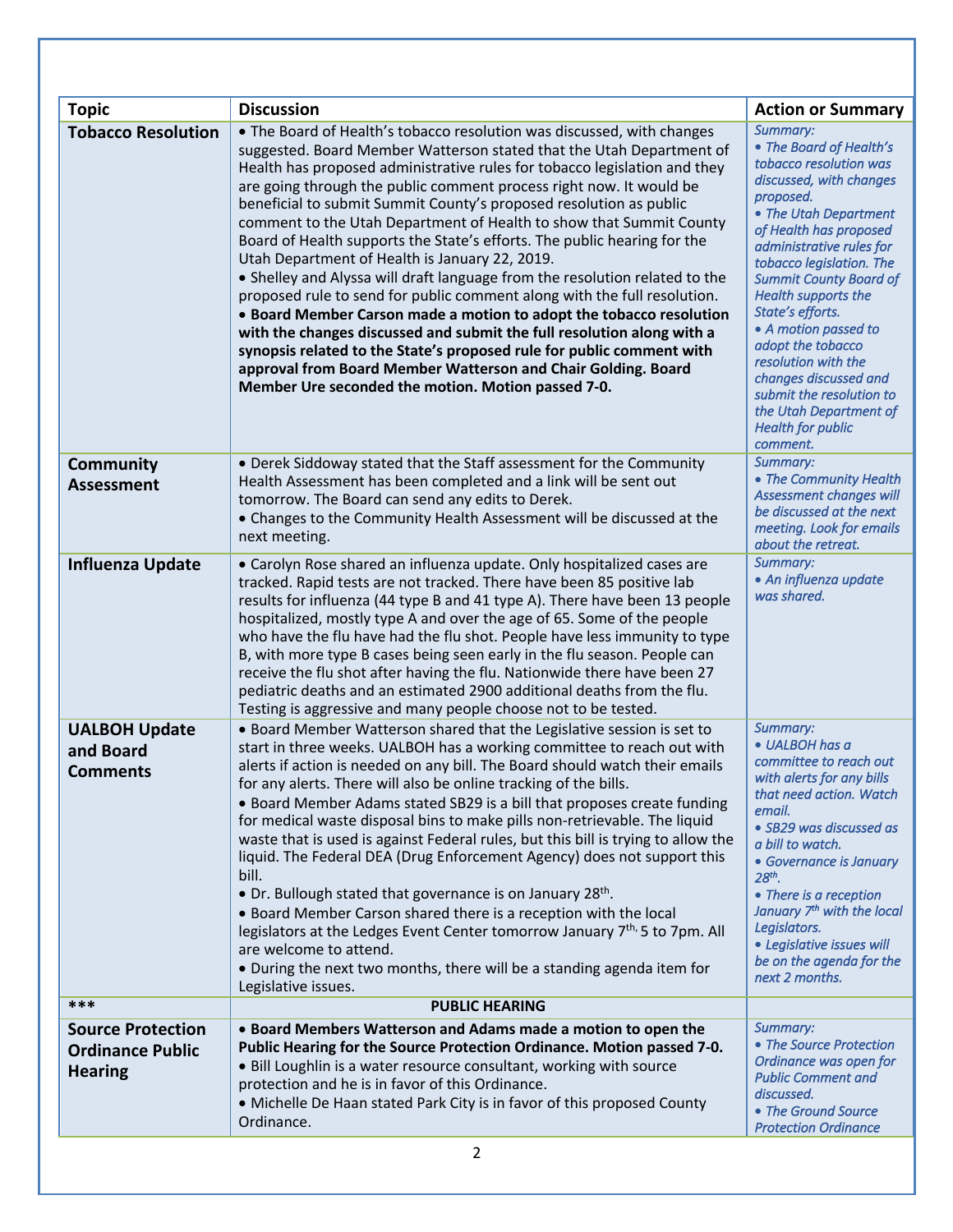| <b>Topic</b><br><b>Discussion</b> |                                                                                                                                                                                                                                                                                                                                                                                                                                                                                                                                                                                                                                                                                                                                                                                                                                                                                                                                                                                                                                                                                                                                                                                                                                                                                                                                                                                                                                                                                                                                                                                                                                                                                                                                                                                                                                                                                                                                                                                                                                                                                                                                                                                                                                                                                                                                                                                                                                                                                                                                                                                                                                                                                                                                                                                                                                                                                                                                                                                                                                                                                                                                                                                                                                                                                                                                                                                                                                                                                                                                                                                                                                                                                                                                                                                                                                                                                                                                                                     | <b>Action or Summary</b>                                       |
|-----------------------------------|---------------------------------------------------------------------------------------------------------------------------------------------------------------------------------------------------------------------------------------------------------------------------------------------------------------------------------------------------------------------------------------------------------------------------------------------------------------------------------------------------------------------------------------------------------------------------------------------------------------------------------------------------------------------------------------------------------------------------------------------------------------------------------------------------------------------------------------------------------------------------------------------------------------------------------------------------------------------------------------------------------------------------------------------------------------------------------------------------------------------------------------------------------------------------------------------------------------------------------------------------------------------------------------------------------------------------------------------------------------------------------------------------------------------------------------------------------------------------------------------------------------------------------------------------------------------------------------------------------------------------------------------------------------------------------------------------------------------------------------------------------------------------------------------------------------------------------------------------------------------------------------------------------------------------------------------------------------------------------------------------------------------------------------------------------------------------------------------------------------------------------------------------------------------------------------------------------------------------------------------------------------------------------------------------------------------------------------------------------------------------------------------------------------------------------------------------------------------------------------------------------------------------------------------------------------------------------------------------------------------------------------------------------------------------------------------------------------------------------------------------------------------------------------------------------------------------------------------------------------------------------------------------------------------------------------------------------------------------------------------------------------------------------------------------------------------------------------------------------------------------------------------------------------------------------------------------------------------------------------------------------------------------------------------------------------------------------------------------------------------------------------------------------------------------------------------------------------------------------------------------------------------------------------------------------------------------------------------------------------------------------------------------------------------------------------------------------------------------------------------------------------------------------------------------------------------------------------------------------------------------------------------------------------------------------------------------------------------|----------------------------------------------------------------|
| boards.                           | • Dave Fuller is in favor of this Ordinance. There was a recent situation<br>where an applicant for a geothermal well in Jeremy Ranch was injecting<br>chemicals into the earth. There is a potential for contamination with this<br>geothermal well. The proposed Ordinance allows communication with the<br>water system to help work out a plan to protect the source. Most issues<br>with developers can have a positive solution with communication.<br>• Scott Schofield works for a water company in Pinebrook and is also a<br>local contractor and excavator and is in favor of the proposed Ordinance.<br>This Ordinance would help clear up the beginning stages of development<br>by letting the developer know what is expected up front.<br>• Chair Golding stated there were some negative written comments<br>submitted by Tom Clyde that should be addressed. Dr. Bondurant stated<br>that he and Dr. Bullough have had a discussion with Tom Clyde and Doug<br>Clyde to help clear up any concerns that were submitted. Problems will be<br>alleviated with the new Ordinance. The Ordinance allows the Health<br>Department to step in as a mediator. Tom Clyde said verbally that he<br>understood the need for the Ordinance. The State Code is not right and<br>the Ordinance allows for an appeal to bring oversight into the process. The<br>Ordinance also helps determine payer of remediation and allows appeals<br>for payment, which is not allowed currently. Having the decision with the<br>Health Department allows for expediency.<br>• Chair Golding stated there is a concern with the burden of cost. Dr.<br>Bondurant answered that water systems do not have the resources to go<br>to court and the Health Department becomes the third-party entity to help<br>assign the cost. The cost will typically go to the applicant to prove why the<br>project is feasible. The Ordinance also provides a process. Groundwater is<br>dynamic and needs an open-ended process.<br>. Board Member Ure asked how Summit County will work with Wasatch<br>County to not contaminate each other's sources. Dr. Bondurant stated that<br>is to be determined. There is the hope that there is enough understanding<br>for the counties to notify each other about development in source<br>protection zones. Wasatch County is more restrictive with source<br>protection, with no development allowed in zones 1 and 2. There is a<br>potential for conflict. Dr. Bullough stated that all the surrounding counties<br>have source protection ordinances on the books. There is a good<br>relationship with Wasatch County Health Department, but the relationship<br>with Morgan County Health Department needs work.<br>• Board Member Ure stated that most of the water companies on the East<br>side of the county have volunteer boards and it would be helpful to reach<br>out to them to offer resources. Nate Brooks answered that there will be a<br>meeting to discuss the Ordinance with the water companies and volunteer<br>• Board Member Adams asked if an existing business changes their<br>business license, is there a way to capture that change. Dr. Bondurant<br>answered that any application going through the building Department will<br>trigger the Source Protection process. Continuation of land uses is allowed,<br>but any changes in the land use would require a development permit and<br>would trigger notification.<br>• Board Member Evans stated that the Ordinance is written incredibly<br>well. Throughout the public hearing process, all comments were listened<br>to and everyone was brought together to come up with a workable<br>solution. No Ordinance is perfect, but amendments can be made down the<br>road if necessary. It would have been nice to have this Ordinance ten years<br>ago when there were problems with no opportunity for the water<br>companies to participate. | was approved with an<br>effective date of<br>February 1, 2020. |